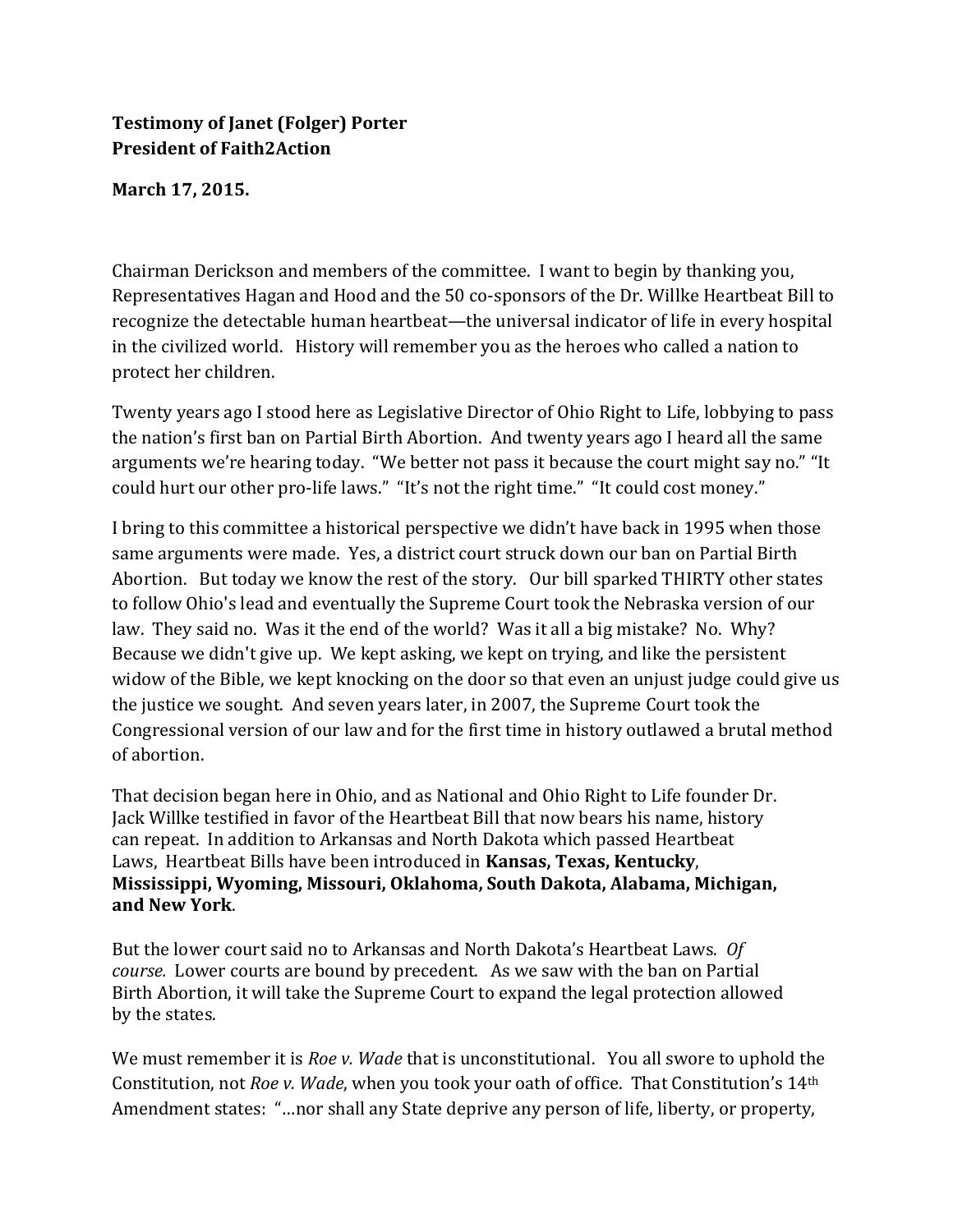without due process of law; nor deny to any person within its jurisdiction the equal protection of the laws."

Equal protection. That is what we seek. We are asking that the same medical yardstick science has given us to recognize human life—the heartbeat—be applied equally to every human being, regardless of their age. As Representative Christina Hagan said in her testimony, the Supreme Court has already made a shift in the Partial Birth Abortion case, *Gonzales v Carhart*. No longer are they referring to an unborn child with a beating heart as a "potential life" but rather as a "living fetus."

As Representative Ron Hood said in his testimony, "the current rationale of the Supreme Court is that states can intervene to protect human life if there is a likelihood of the child in the womb to survive to live birth." But the indicator they use now is viability. And viability is a lousy indicator. It is based on a *guess* of gestational age and that viability changes with the hospital in which one is born and the technology available. But, for the first time, we are presenting to the Supreme Court a *better* indicator for the child to survive to live birth (when the states can intervene to protect). That indicator is heartbeat.

As Constitutional Professor David Forte, a primary drafter of the bill, stated in his law review article entitled *Life, Heartbeat, Birth: A Medical Basis for Reform*,

"Recent medical research has determined that although the miscarriage rate for all pregnancies may be as high as 30%, once a fetus possesses cardiac activity, its chances of surviving to full term are between 95%-98% (absent the lethal intervention of an abortion). That extraordinary difference is the key in determining ultimate survivability."

[S.A. Brigham et al., A Longitutinal Study of Pregnancy Outcome Following Idiopathic Recurrent Miscarriage, 14 HUMAN REPROD. 2868, 2868-71 (1999), available at [http://humrep.oxfordjorunals.org/content/14/11/2868.long;](http://humrep.oxfordjorunals.org/content/14/11/2868.long) Aimee Seungdamrong et al., *Fetal Cardiac Activity at 4 Weeks After In Vitro Fertilization Predicts Successful Completion of the First Trimester of Pregnancy*, 90 FERTILITY & STERILITY 1711, 1711-15 (2008), available at [http://ac.els-cdn.com/S0015028207031615/1-s2.0-S0015028207131615](http://ac.els-cdn.com/S0015028207031615/1-s2.0-S0015028207131615-main.pdf?_tid=e66c946e-a6dd-11e2-9bc3-00000aacb35f&acdnat=1366148456_d84b6fde76e89e81480916852ad0bfc9) main.pdf? tid=e66c946e-a6dd-11e2-9bc3-[00000aacb35f&acdnat=1366148456\\_d84b6fde76e89e81480916852ad0bfc9.](http://ac.els-cdn.com/S0015028207031615/1-s2.0-S0015028207131615-main.pdf?_tid=e66c946e-a6dd-11e2-9bc3-00000aacb35f&acdnat=1366148456_d84b6fde76e89e81480916852ad0bfc9)

http://moritzlaw.osu.edu/students/groups/oslj/files/2013/05/13 Forte\_Publisher.pdf]

We are not even asking the Supreme Court to reverse itself. We are merely presenting a better indicator of when the state's interest in protecting human life may occur. As Professor Forte wrote in his law review article, "while viability is uncertain and ambiguous, the point at which an independent fetal heart rate is detectable… is unambiguous and a strong predictor of survivability to term. It does